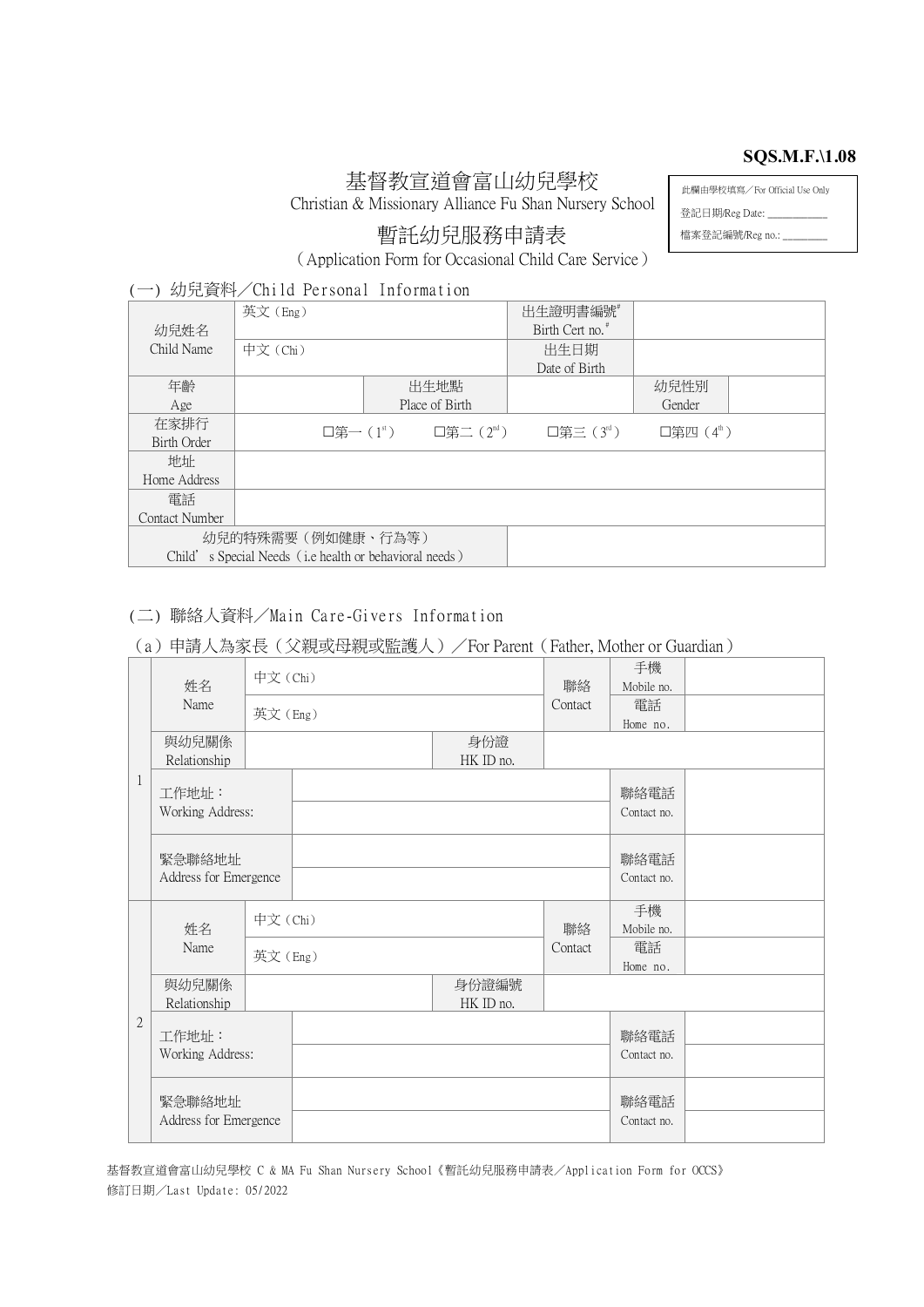(b)申請人如非幼兒父母/For Non-Parent

| 姓名<br>Name                      |                        | 中文 (Chi) |  | 聯絡<br>Contact | 手機<br>Mobile no.    |                     |  |
|---------------------------------|------------------------|----------|--|---------------|---------------------|---------------------|--|
|                                 |                        | 英文(Eng)  |  |               | 電話                  |                     |  |
|                                 |                        |          |  |               |                     | Home no.            |  |
|                                 | 與幼兒關係                  |          |  | 身份證           |                     |                     |  |
|                                 | Relationship           |          |  | HK ID no.     |                     |                     |  |
|                                 | 居住地址:<br>Home Address: |          |  |               |                     | 聯絡電話<br>Contact no. |  |
| 緊急聯絡地址<br>Address for Emergence |                        |          |  |               | 聯絡電話<br>Contact no. |                     |  |

Ī.

(三)申請原因/Reason for Application

| $\Box$ | 照顧者患病/Sickness                                                                                                                                                                                              |
|--------|-------------------------------------------------------------------------------------------------------------------------------------------------------------------------------------------------------------|
| □      | 家人或近親去世、送殯/Relative passes away                                                                                                                                                                             |
| □      | 照顧者陪同患病家人/Take care the patient                                                                                                                                                                             |
| □      | 搬遷或家中裝修/Houses renovation                                                                                                                                                                                   |
| □      | 照顧者離港、放假或辭職/Care-giver is on travel                                                                                                                                                                         |
| □      | 照顧者探訪患病家人或親戚朋友<br>$\angle$ Care-giver visits relative with sickness                                                                                                                                         |
| □      | 照顧者入院分娩、產前/後檢查/覆診 /Care-giver is pregnancy and has body check                                                                                                                                               |
| $\Box$ | 照顧者要參加教育/興趣班或考試/Care-giver has the continuous education                                                                                                                                                     |
| $\Box$ | 照顧者入獄/被拘留/Care-giver sent to jail                                                                                                                                                                           |
| □      | 照顧者需要照顧家中其他有特別需要的家人或兄弟姊妹(請註明)/Care-giver needed to take<br>care the slibling with special needs, please specify:                                                                                            |
| □<br>□ | 照顧者要辦理特別事務(如見律師、上法庭等)/約見(如房署等)/開會/Care-giver needed<br>to conduct some special occasions (such as visiting lawyer, court, appointment with government),<br>please specify:<br>其他,請註明/Other, please specify: |
|        |                                                                                                                                                                                                             |

基督教宣道會富山幼兒學校 C & MA Fu Shan Nursery School《暫託幼兒服務申請表/Application Form for OCCS》 修訂日期/Last Update: 05/2022